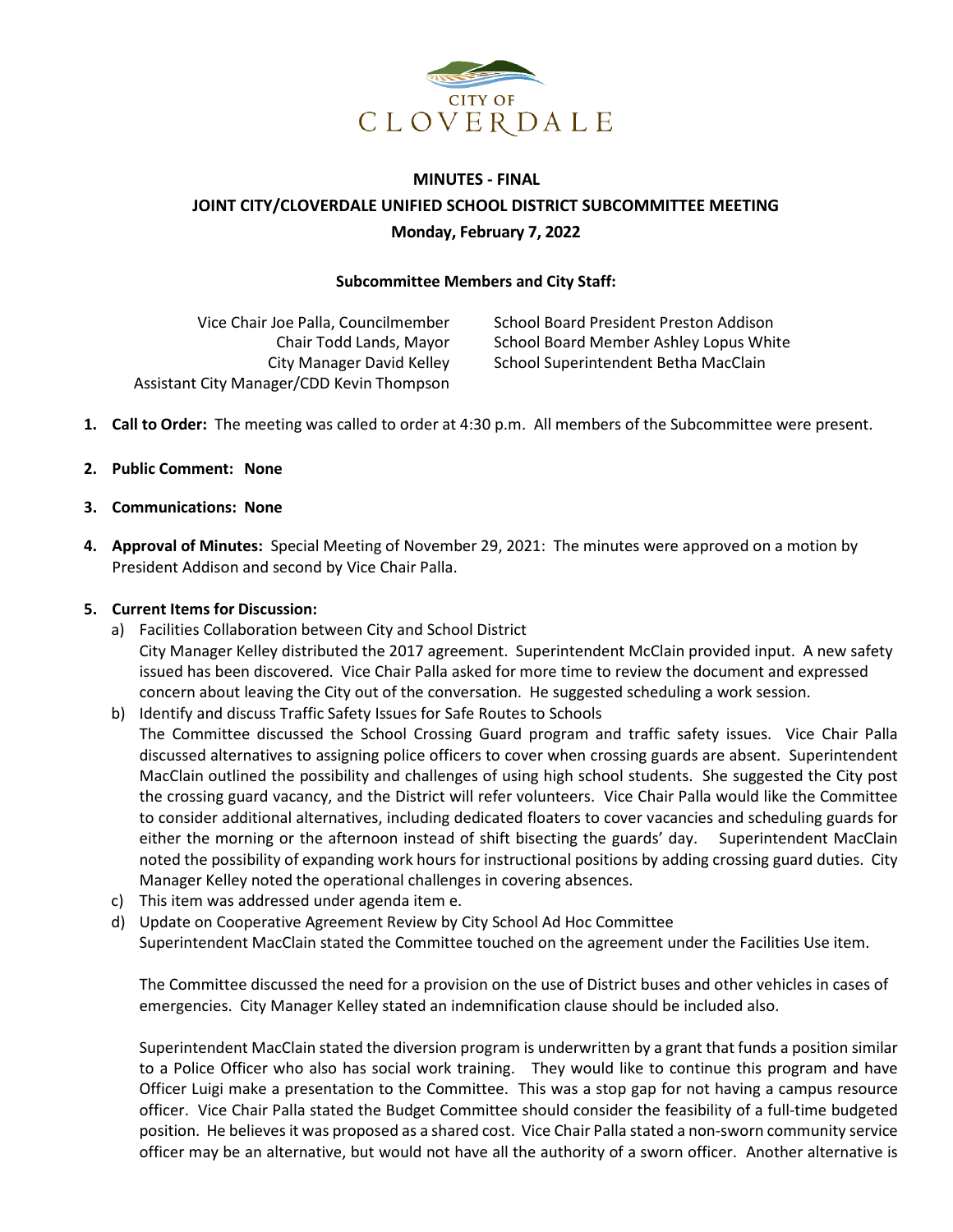to consider a full-time officer interested in the assignment. He requested that this item return to the Subcommittee.

- e) Streamlining the Permit Process for School related projects and activities (Vice Chair Palla) City Manager Kelley stated the City is reaching out to the District regarding opportunities to continue to collaborate. Applications are received by the District, and initial comments must be provided to the developer within 30 days in keeping with the Permit Streamlining Act.
- f) High School Students assist/working as School Crossing Guards Update (Vice Chair Palla) Vice Chair Palla stated that this was discussed under agenda item b.
- g) Student Lifeguard Certification Program (Vice Chair Palla) Vice Chair Palla would like to get high school junior and senior students interested. School Board Member White stated that the application process should be simplified for students. Superintendent MacClain stated that this provides training and work experience opportunities for students. Vice Chair Palla stated he would contact the YMCA to get more lifeguards for the pools. City Manager Kelley stated he would request a presentation for the Committee's next meeting regarding interest in becoming certified.
- h) City School Attorneys Update on mitigating new development impacts on the School District: No additional status report.

## **6. Standing Items / Items Continued from Last Meeting:**

- a) Update on Broadband Access within the Community City Manager Kelley stated that guidelines are still being finalized by the California Public Utilities Commission in terms of the grant funding. However, the League of California Cities is looking for projects serving underserved communities. The City has the opportunity to evaluate areas for grant applications, including parks and the downtown corridor.
- b) Update on Cloverdale Community Pool: No additional status update
- c) Update on MOU for School Resource Officer: No additional status update
- d) Update on Thyme Square Storm Water Alternatives Analysis: No status update
- e) Update on School Facility Improvements: No additional status update
- f) Update on Proposed Housing Projects and Future Growth

Assistant City Manager Thompson reported that the Baumgardner Final Map will be considered on February 23. Phase 1 construction may begin this summer. The number of apartment units has been reduced from 160 to 100.

Superintendent MacClain stated that there was never a "will serve" agreement with the School District, and the developer did not produce a document the District requested for review. Since her arrival, the developer has stated willingness to grade the south property for District infrastructure if the timing aligns.

## **7. Information Only Memos/Announcements:**

Superintendent MacClain announced the Chamber will extend invitations for the February 16th ribbon cutting for Jefferson and Washington Schools.

- **8. Future Agenda Items:** No additional items discussed.
- **9. Pending Items:** No additional items discussed.